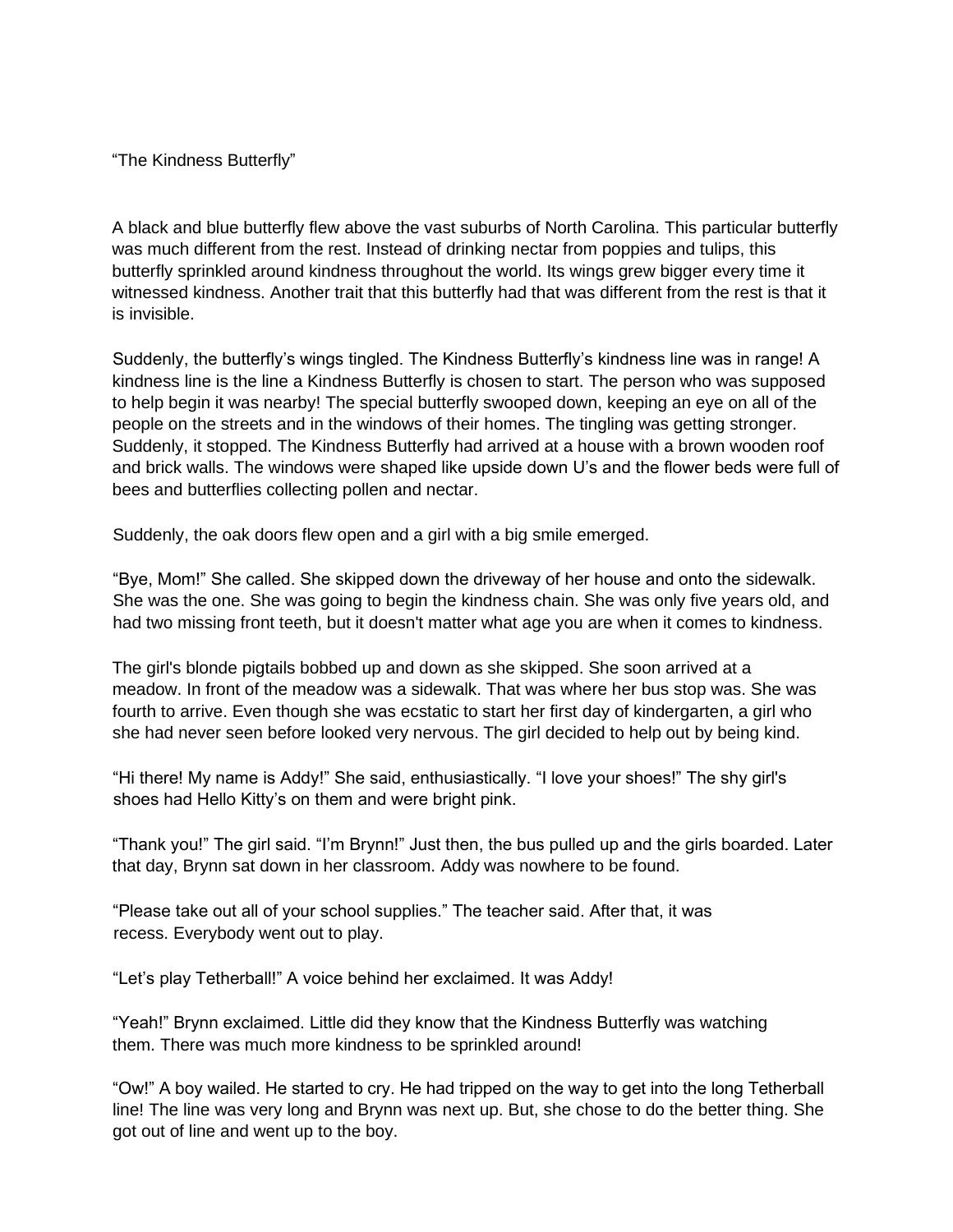"Are you okay?" She asked him nicely. He looked up at her with tears in his eyes. "No! I skinned my knee! I'm Toby, and I hate skinned knees! " He cried.

"Then let's get you to the nurse. C'mon. I'm Brynn, by the way" Brynn held out her hand and the boy hesitated, but took it. She helped him up and brought him to a Recess Watcher and told her what had happened. The Recess Watcher brought him to the Nurse's Office.

Later that day, Toby was followed home by the Kindness Butterfly with now much bigger wings. He got into a blue jeep at the car pick up and was greeted by his mom.

"Hi, honey!" She said, "How was your first day of school? Wait, no! Your older sister called from her college in Florida! She said to call her back when you could talk. Now is a great time!" Toby's mom dialed Toby's sister's number on her phone and gave it to Toby. Then she began to drive home. A picture of a girl with dark brown hair just like Toby's popped up.

"Hi Toby!" She smiled.

"Hi Serena!" He exclaimed. Suddenly, he saw an off expression on Serena's face. "Are you okay?" Serena shrugged.

"Just worried about a big test coming up…" Her voice trailed off. Toby smiled a big

smile. "Sis, don't worry! You're going to ace that test!" Toby said.

"Thanks, Tobs! Whelp, I better get going!" She smiled. "Bye!"

"Bye!" Toby exclaimed. He handed the phone back to his mom when Serena hung up. Later that day, Serena took a walk around campus. She then saw a person she had never seen before drop their books on the ground. Serena headed over to the girl when no one did and helped her.

"Hi, there!" Serena smiled. "Do you need any help?" The girl smiled and nodded. When Serena picked up her writing notebook, she noticed that the name imprinted on the front was Gabby.

"Are you Gabby?" She asked. The girl nodded.

"Thanks." Gabby said when they were done picking up the books. Serena smiled.

"Anytime." She replied. By now, the Kindness Butterfly's wings were giant! All this butterfly needed was one more act of kindness. Then something amazing would happen. Something extraordinary! Gabby just had to be kind. After Serena helped her out, Gabby felt more confident. She was a very shy girl and was longing for a friend. As she rounded the corner to her dorm room, someone caught her eye. It was the teacher for biology class. Mrs. Lotty, she believed. She was very quiet and mostly kept to herself. From one shy girl to another, maybe Gabby could cheer up Mrs. Lotty like Serena had cheered her up! It was worth a shot.